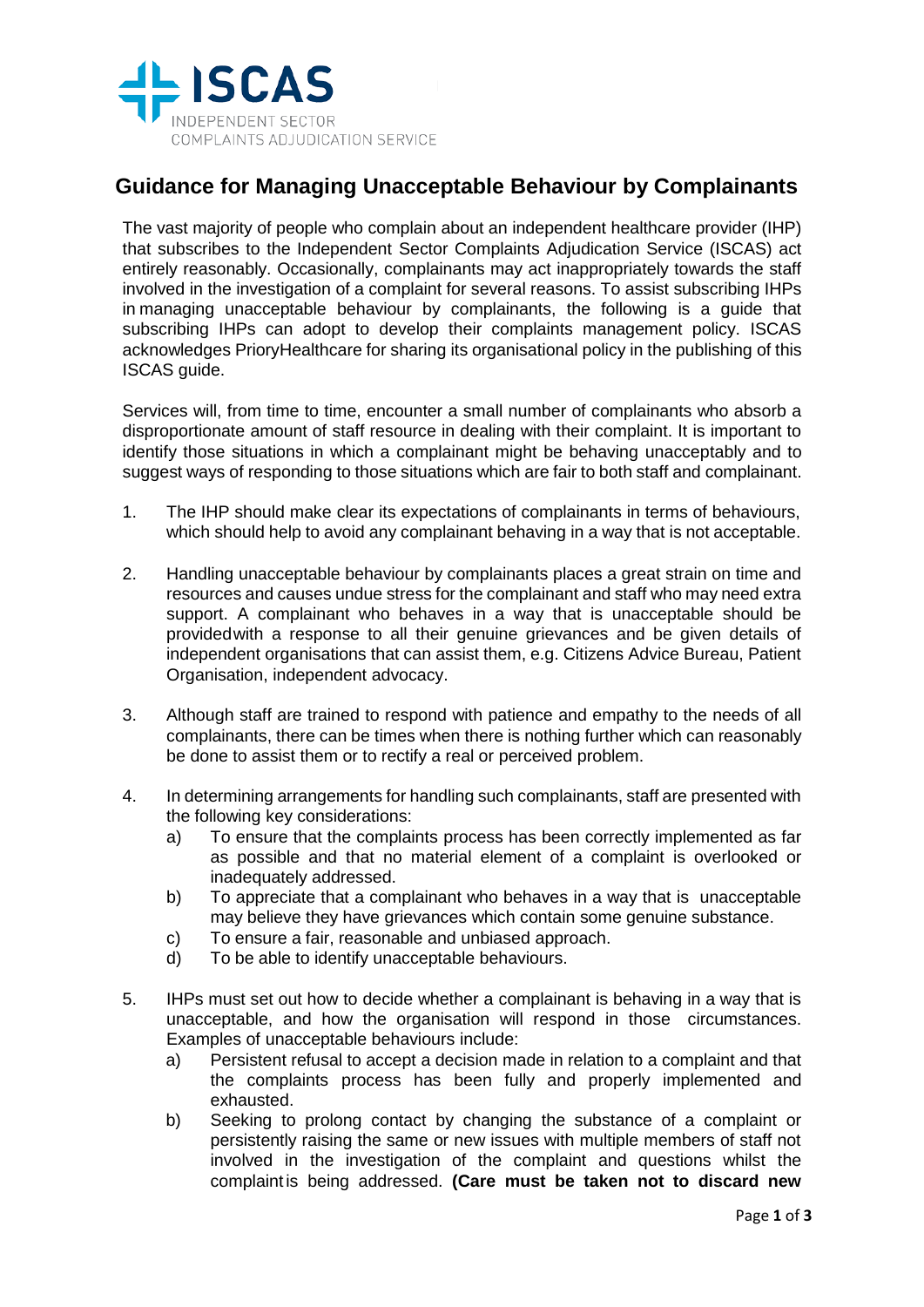**issues which are significantly different from the original complaint. These might need to be addressed as separate complaints.)**

- c) Unwillingness to accept documented evidence of treatment given as being factual e.g. drug records, medical records, nursing notes.
- d) Denying receipt of an adequate response despite evidence of correspondence specifically answering their questions.
- e) Refusing to accept that facts can sometimes be difficult to verify when a long period of time has elapsed.
- f) Demanding a complaint is investigated but that their identity is kept anonymous and without communicating with key persons involved in the complaints incident.
- g) Refusing to clearly identify the precise issues which they wish to be investigated, despite reasonable efforts by staff to help them specify their concerns, or where the concerns identified are not within the remit of the service to investigate.
- h) Focusing on a trivial matter to an extent that is out of proportion to its significance and continuing to focus on this point. (Determining what is a 'trivial' matter can be subjective and careful judgement must be used in applying this criteria).
- i) Having, while a complaint has been registered, an excessive number of contacts with the service, placing unreasonable demands on staff, including leaving an excessive number of voicemails or emails. (Discretion must be used in determining the precise number of "excessive contacts" applicable under this section using judgement based on the specific circumstances of each individual case).
- j) Recording meetings or face to face/telephone conversations without the prior knowledge and consent of the other parties involved.
- k) Making unreasonable demands or expectations and failing to accept that these may be unreasonable (e.g. insisting on responses to complaints or enquiries being provided more urgently than is reasonable or normal recognised practice and refusing to engage with and meet/speak directly with the IHP, thereby limiting the ability of the IHP to resolve issues raised).
- l) Threatening or using actual physical violence towards staff or their families or associates at any time - this will in itself cause personal contact with the complainant or their representatives to be discontinued and the complaint will, thereafter, only be pursued through written communication.
- m) Harassing or being abusive or verbally aggressive on more than one occasion towards staff dealing with their complaint or their families or associates, includingthe use of social media i.e. seeking to contact staff involved outside of the working environment or obtaining personal information via social media channelsto intimidate staff. Complainants may be intimidating without being 'abusive'. **(Staff must recognise that complainants may sometimes act out of character at times of stress, anxiety or distress and should make reasonable allowances for this.)**
- 6 Where a complaint investigation is ongoing the appropriate manager should write to the complainant setting parameters for a code of behaviour and the lines of communication. If these terms are contravened, consideration will then be given to implementing other action.
- 7. Where a complaint investigation is complete at an appropriate stage, the